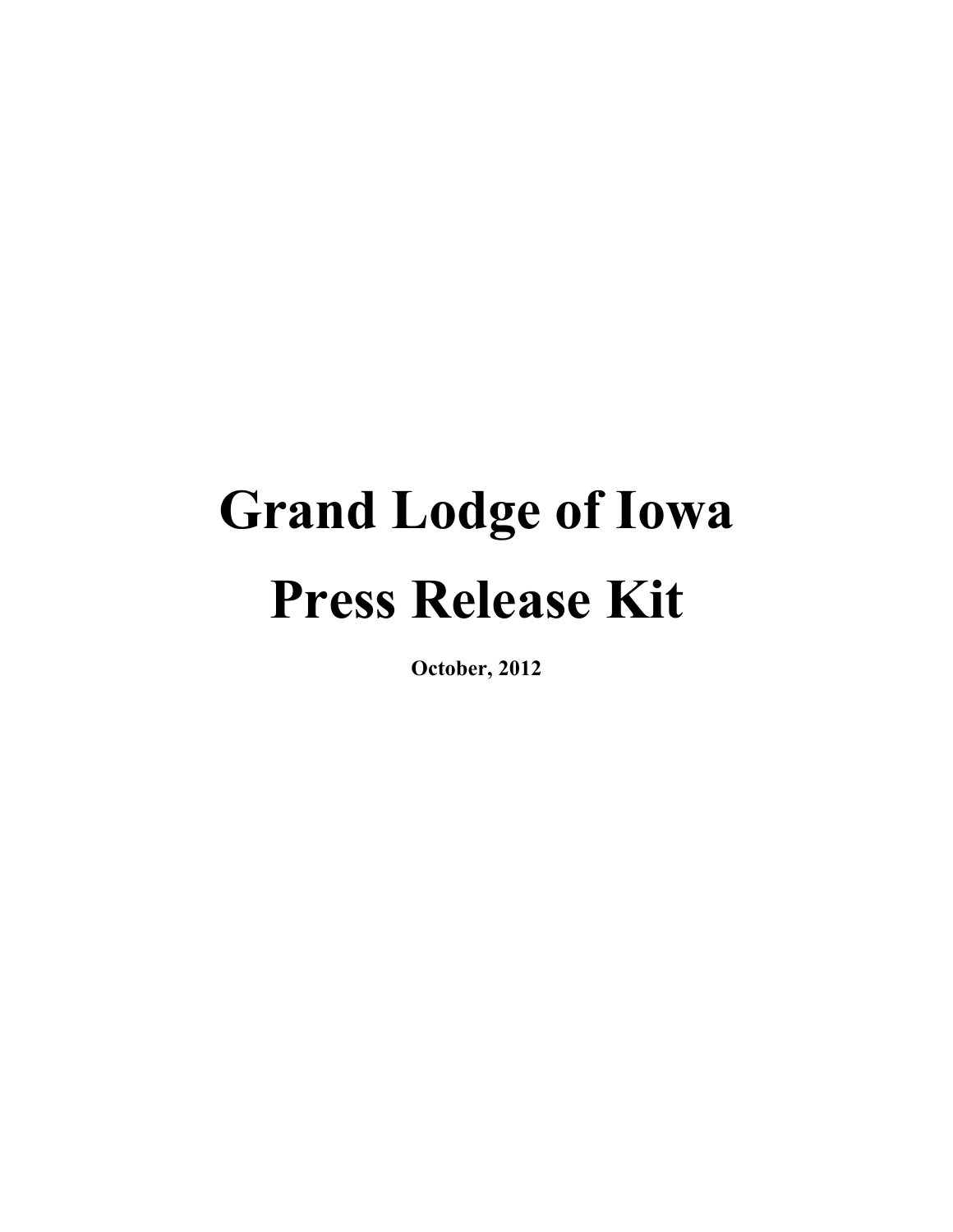Dear Brother,

This Public Relations Kit has been prepared to assist you and your lodge in getting publicity and recognition for your Lodge. Public Relations are a very important part of getting Masonry, and your lodge recognized in Iowa. It is important for us to all put our best foot forward to get the "Good news out about what Iowa Masonry is doing".

This effort will help increase awareness of Masonry, help increase membership, and help keep fellow brothers, as well as the community aware of opportunities and functions we are involved with.

Your Lodge should have a Public Relations program, in addition to the efforts that are already being done by the Grand Lodge for events, ceremonies, and recognition. Public Relations are the most effective when one or two members are assigned the task of Public Relations! This could be a great way to get a new brother or two involved in helping the Lodge and get their feet wet until they can get in the line!

Remember that you will want to use your Lodge Name and lodge number in any of your Public Relation items going out. Public Relations will help build stronger ties with your community, the partners you might be working with, increase awareness of the lodge, and help gain membership.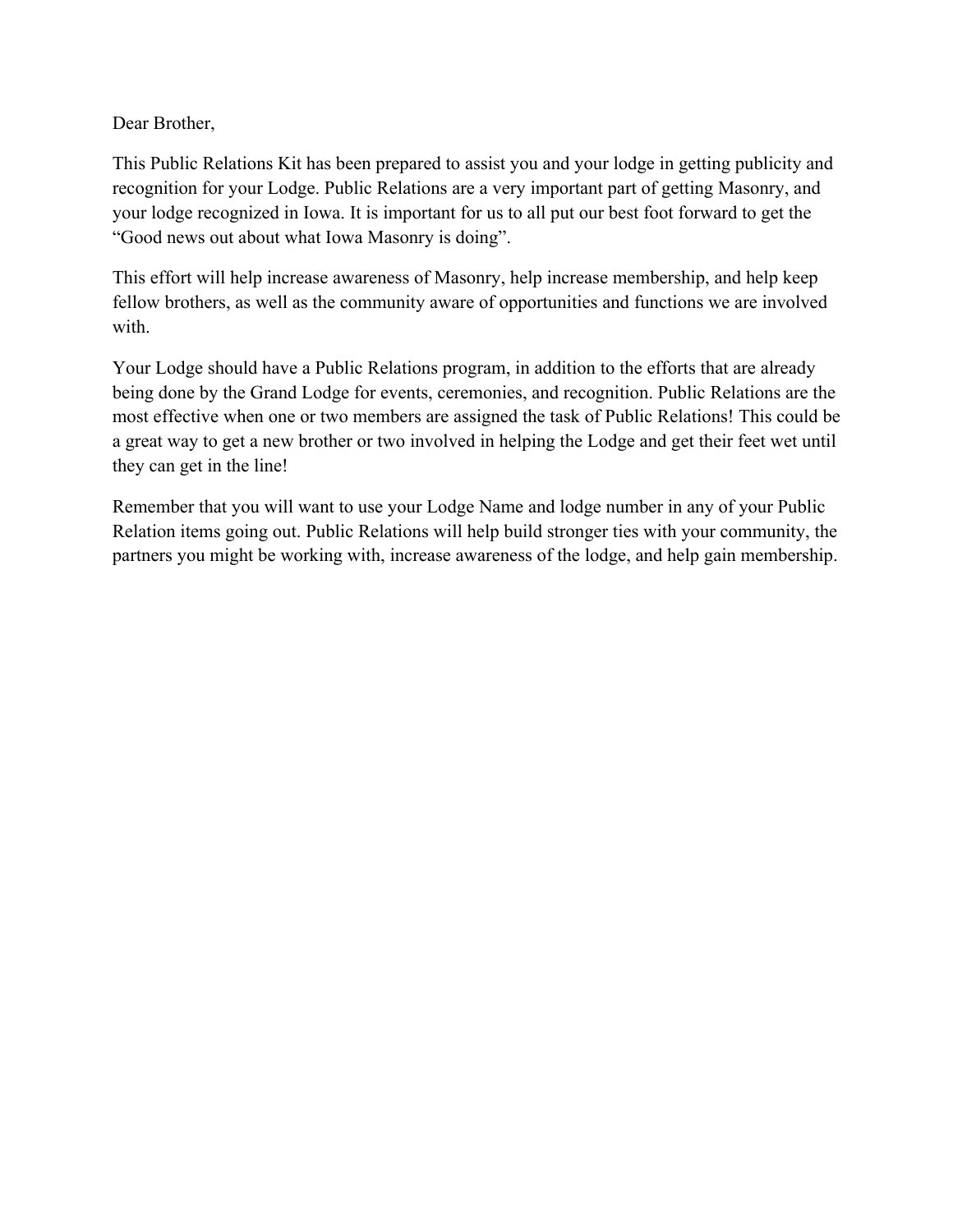# **Planning Lodge Publicity:**

More than anyone else, the individual lodge officers, and the membership are the front line of Masonry. When we are doing a public function, pancake Breakfast, or dinner, or public outreach project, we are in essence saying here are the Mason's, and XYZ Lodge # 000. These programs are fine and usually help keep Masonry in the Public Eye. Highly visible Mason's in action are one of our best investments.

But we are not always highly visible. Many of our activities are carried out in programs that the public is unfamiliar with, or in other places where the public doesn't see them. Often these activities are just as deserving of public notice as the more spectacular event. This is where the PR Unit of the Lodge comes in to the picture, especially in smaller town settings.

### **Things your Lodge can do to stay in the Public Eye:**

- *1.* Appoint a member to be the Public Relations Chairman. This needs to be a person that has a "Nose for the News", and a feel for taking advantage of publicity opportunities. Knowledge of a Camera, the internet, Facebook, would be helpful, but not necessary if he has another brother in the lodge that would work with him and together they have this knowledge.
- *2.* A PR committee could consist of 2-4 brothers and the Chairman.
- *3.* Invite an Editor or Reporter from the local Paper to talk to the PR Committee about what news is worthy and how it's written. Do the same with a news director from the local radio station. Ask them how they would like to have the news about your function "packaged" so that it meets *their needs.* It helps if all committee members are aware of what can and can't be done in terms of news of your event or lodge function.
- *4.* Get to know all the news media in your area. Listen to the radio stations so you know what sort of programs and features they are doing. Then target those stations that can best help you and your lodge programs and functions. Look to the weekly publications in your area as an additional place to get publicity out.
- *5.* Invite a reporter or photographer along to one of your events, dinners, or appropriate functions, outreach events, or a fundraiser for a local group. Help expose them to what Masonry is about!
- *6.* Spread the word on your Lodge's Web Page, and Facebook site! Social Media today is where many of our future Mason's will be coming from, and this is the mode they are familiar with for rapid communication and awareness of what's happening in their area.
- *7.* When preparing a printed item for the paper- always double space it and type it. List your name, phone number, and email address at the top.
- *8.* Keep your sentences short and simple one-thought paragraphs. Avoid adjectives. Try to tell "Who", "What", "Where", "When", "Why", and "How" in the first or second paragraph of a news story or your posting on face-book or website.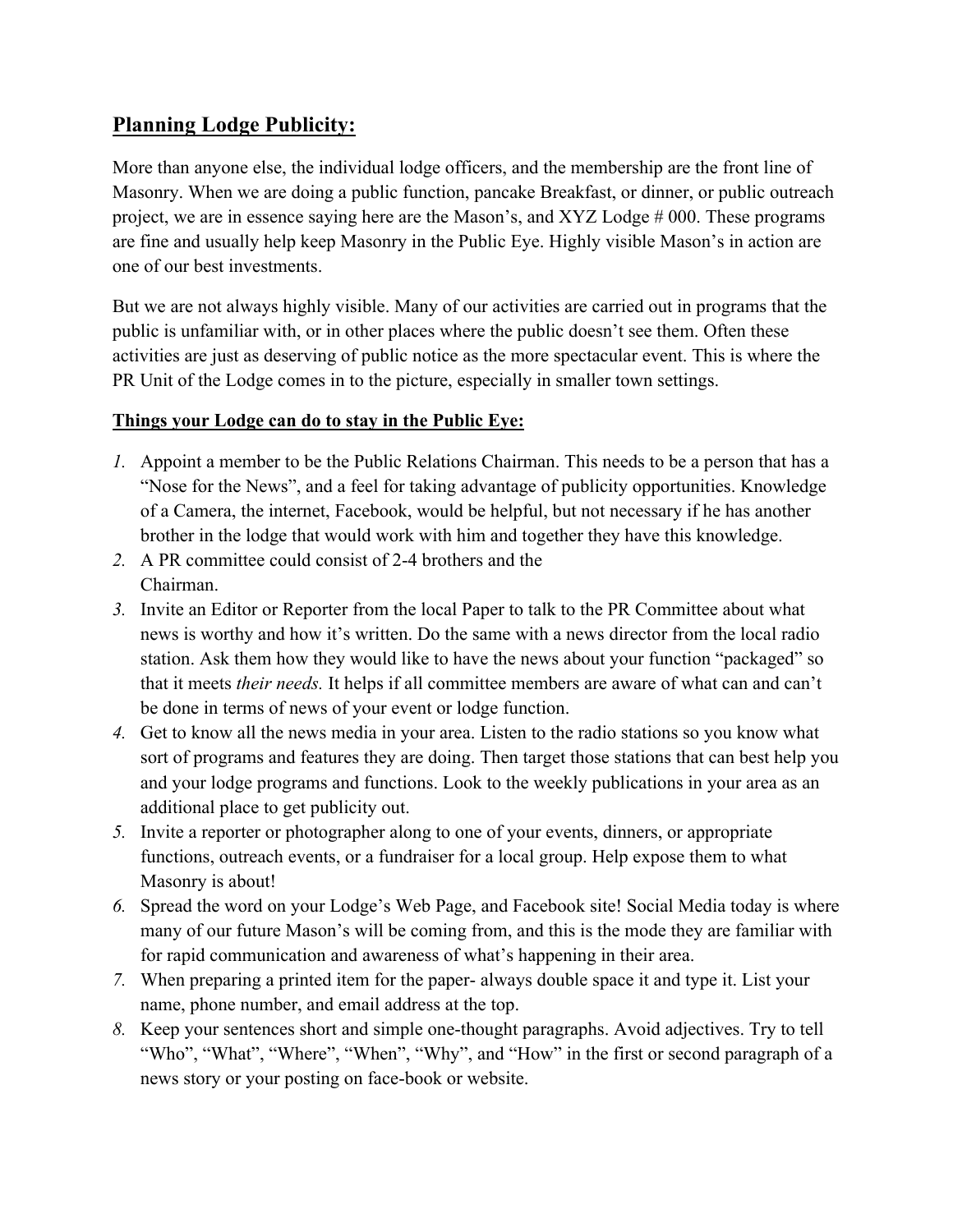- *9.* Multiply the impact of your event or story with a photograph. Here are some ideas to help with that:
	- Show Masonry in action, a photo with people doing something!
	- Stay close to the subject- photos usually are not taken too close!
	- Keep the number of featured people in the photo to five or less!
	- Identify the people in the photo and their title if appropriate, left to right and front to back!
	- Write a caption for the photo and mention what, when, where, and why, and how!
	- Tell a brief story in one sentence!
	- Never write on the back of a photo, attach written information on a sticker to the back of a photo, or attach the photo to a typed information sheet!
	- Keep the Lodge aware of what you are doing by sending a copy to them!
	- Look for other media newsletters, company publications, and bulletin boards to post your event!
	- Cooperate with other lodges and major Masonic functions to avoid a conflict with your event in timing- don't try to grab the headlines if a larger event is coming up!
	- If your material doesn't appear, find out why so you can do a better job next time!
	- Don't ask to have your story run as a favor
	- Don't do a press release/story merely for the sake of sending them in!
	- If you have a good program, it deserves to be told. By telling it you will earn the respect that brings new members to your lodge and functions!
	- Always follow up any coverage with a personal thank you note to the contact person you dealt with.
	- For exceptional media attention, thank the managing editor of the media outlet also. Be prompt in doing this, kindness and recognition will benefit your program many times over!

## **Guidelines on Press Releases**

The following guidelines on placing news releases have been developed to improve your success rate in writing and placing information that will be published. Some of the media to target are:

- Newspapers
- Magazines
- Community and business newsletters and bulletin boards
- Radio
- Television/Cable stations

A news release is the most common of all public relations tools. Basically, a news release is a document developed to communicate key information points and facts of when the news happened or will be happening, who to contact for additional information, etc.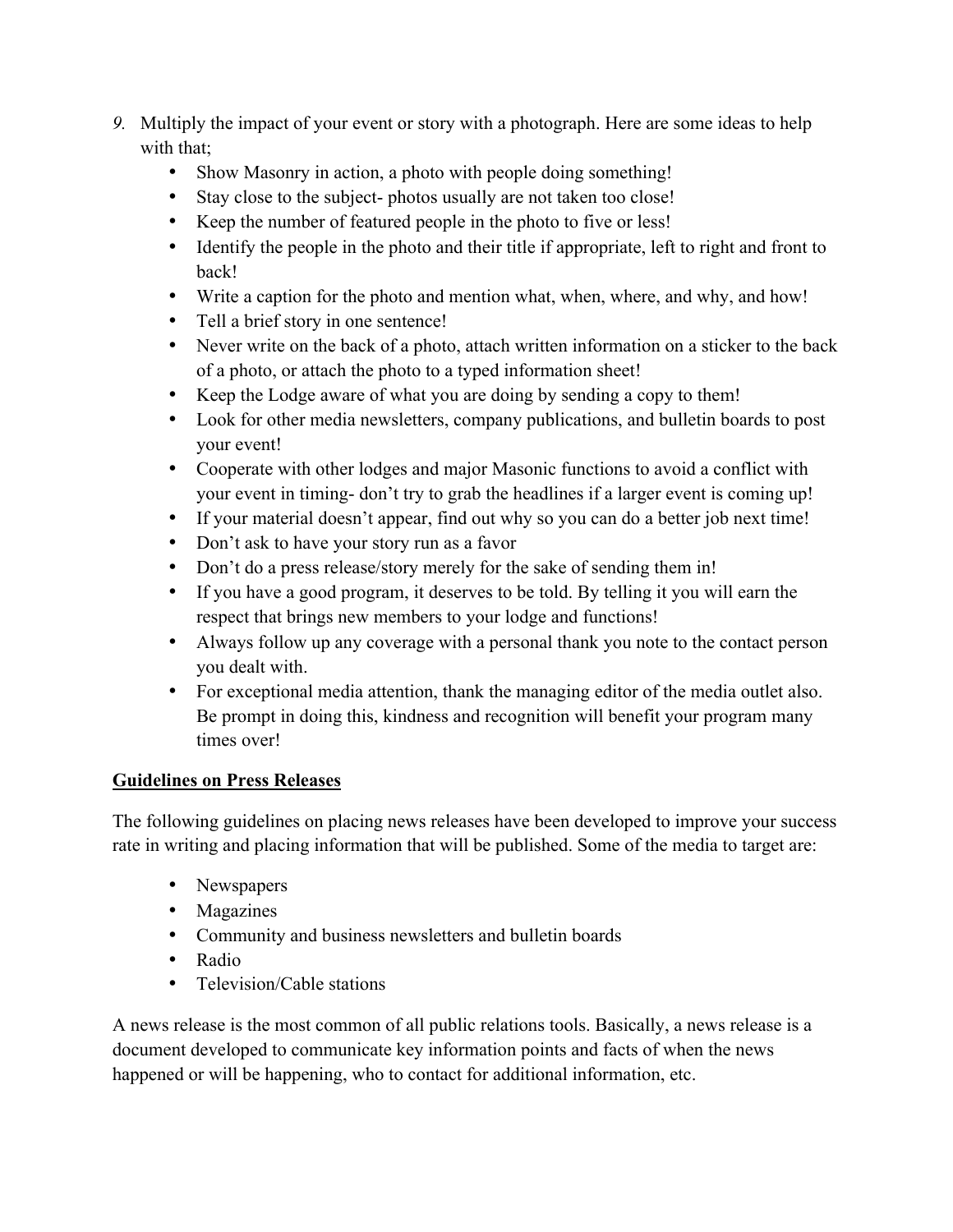Remember that editors and reporters receive thousands of news releases each week. Accuracy, clarity, brevity, timeliness, and newsworthiness are key criteria used by editors in selecting releases for print. A newsworthy release can be described as one that appeals to the broadest group of readers or viewers, offering the most information with the greatest sense of urgency! Often reporters or editors will rewrite your release to fit their style, so it's crucial to present the information as clearly and accurately as possible. The best way to do this is by following a method of organizing the material into an inverted pyramid. The inverted pyramid style of writing puts the most information at the beginning, followed by items of decreasing importance.

### **The Basics of a Press Release**

- All news releases begin with a headline designed to attract the reporter/editor and to encourage them to read the rest of the release.
- The most essential information in the press release should be listed in the lead, the first paragraph of the release. Start with as many of the "Who, What, Where, When, Why, and how facts of the news items as possible.
- Most of the time the "Who", the subject of the release, should include the name of the organization, and the name of an individual who is either the expert on the subject, or the contact person for the event.
- The "What" is the topic of the release? People are drawn more to the unusual, and so are reporters and editors. This can mean better, different, less expensive, unique, or beneficial to the community.
- The "Where" should follow the same rule as the what unusual is generally more appealing than the usual.
- The "When" of the release is actually in two parts? The first being the date and time of the release, and the second is the date and time the release reaches the editor.
- The "Why", of a release is to remember the cause and effect? A rule to borrow from advertising is that an organization shouldn't promote the features of its product or service, but rather the benefits to its customers, of the product or service.
- The "How", of a news release can be addressed by answering for example, "how it will affect youth, or the program we are trying to work with, how it will affect the community, or how it will affect a new or prospective mason.
- The main body of the news release should include significant details that relate to the lead, including quotations and descriptions. All related but non-essential information needs to appear toward the end of the release. Generally the last paragraph provides overall information and statistics about the local Lodge, its purpose, areas served, number of members, location and meeting time. This is also a great place to put the contact phone number of the lodge and the Secretary of the lodge.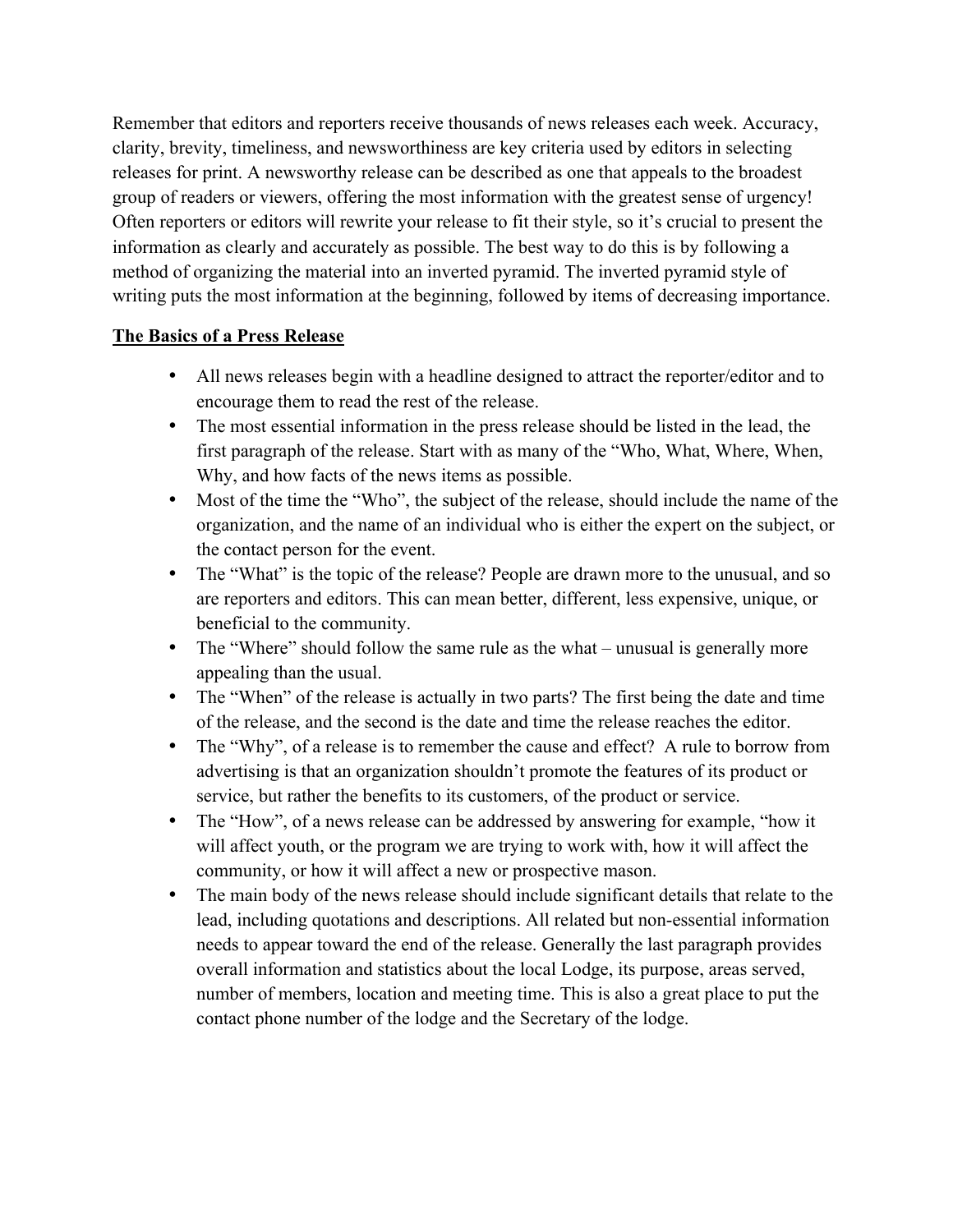## **General Rules for a Press Release**

- Always type the release- double-spaced and on one side of 81/2x11 inch paper with a 1inch margin at the top bottom and both sides.
- Brevity is the key. Try to limit releases to one or two pages. Straightforward and concise writing style is the objective.
- If the editor has to choose between two otherwise equal releases, he or she will pick the one with the accompanying photograph. Make sure the photo is elf-explanatory and interesting!
- Never split a paragraph at the end of a page.
- Type more at the bottom of a page when the release is more than one page in length.
- Number all pages.
- Type ### or "30 "to signify the end of the release.
- Clarity, accuracy, grammar, and neatness count. Don't submit copy with typos, misspellings, or cross-outs. Verify all names, addresses, and facts before distributing the release.
- Avoid the use of clichés, jargons, or fancy phrases.
- Use first and last names on first reference. Use last names only on subsequent references. Include titles and descriptions, such as Master, Senior Deacon, Junior Deacon, etc…

### **Public Service Announcements (PSA's)**

Contact local media outlets to find out what format they prefer. Because media stations receive news from a wide variety of sources, a public release is more likely to be accepted when certain guidelines are followed. You must know whether to supply copy directly to the station or to the services that furnish the station's news. A phone call to the station will give you this information. Most stations will rewrite copy to conform to their requirements. That being said, here are some hints to remember when doing a PSA.

- Highlight (Use Cap's, bold letters, or larger font) the areas you want to emphasize.
- Use one announcement per page.
- Type only one side of the paper.
- Double or triple space your announcement on 8 1/2x 11 inch white paper.
- Use type or fonts that are easy to read!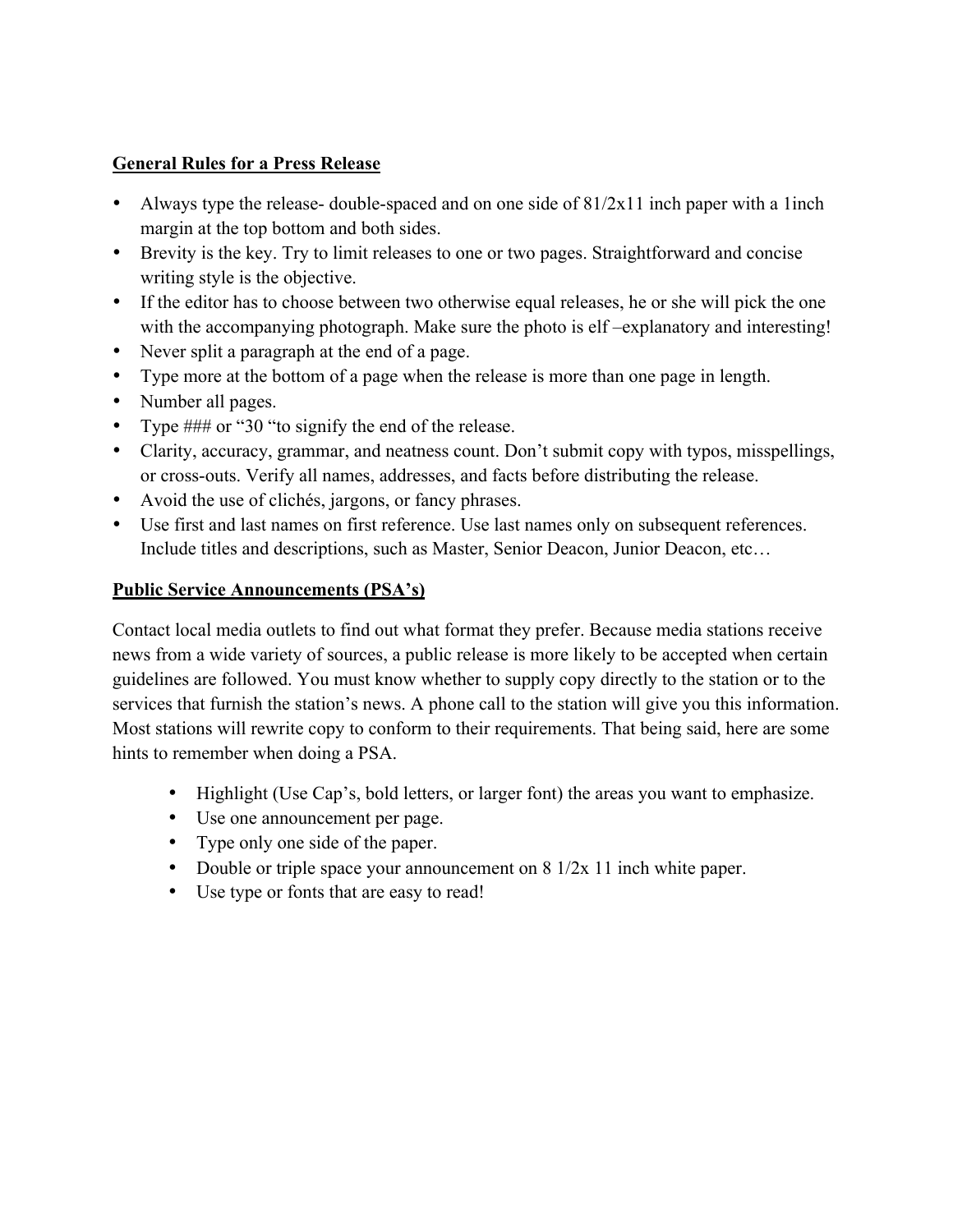#### **Sample Press Release**

Contact: Name \_\_\_\_\_\_\_\_\_\_\_\_\_\_\_\_\_\_\_\_\_\_\_\_\_\_ Phone# \_\_\_\_\_\_\_\_\_\_\_\_\_\_\_\_\_\_\_\_

Release Date:

Subject: Masonic Installation of Officers for the year 2013 for Westward Ho Lodge  $\#001$ 

Westward Ho Lodge #001 in Benton Heights, Iowa installed the new lodge officers for the 2013 calendar year on Saturday Jan.  $19<sup>th</sup>$ , at 2:30 pm. There were 62 people in attendance for the event with Lodge members were joined by family members, and community leaders, to recognize the new officers and wish them well for the 2013 year. In addition the Lodge was thanked for their continued support to the community in outreach and fundraising efforts for the schools and Volunteer Fire Department. In addition three lodge members were also recognized for their individual efforts in lodge work and in member recruitment and received the Master Builder award from the Grand Lodge of Iowa. In addition four lodge members were recognized for receiving the "Ashler Award" for expanding their knowledge and growth in the Masonic Body. Westward Ho also received the "Lodge of the Year Award" from the Grand Lodge of Iowa for the most new membership growth in 2012.

Lodge members of Westward Ho Lodge have participated in numerous activities during the past year including:

- Pancake Breakfast for the Wind Row Elementary Schools new Playground Equipment
- Past Master's Widow's Holiday Basket program
- Caroling at the Shady Lane Care Facility
- A Dinner Outing for Residents of the Rand Masonic Home and the staff
- Spaghetti Dinner event for the Benton Heights Volunteer Fire Departments new truck
- Helped in building the new Capitol Bike path from Clear View to Benton Heights

Westward Ho Lodge meets every Monday at 6:00pm for Dinner, and their regular Lodge meeting follows at 7:00pm. For more information about the Lodge call John James, Lodge Secretary at 515-244-5431.

##